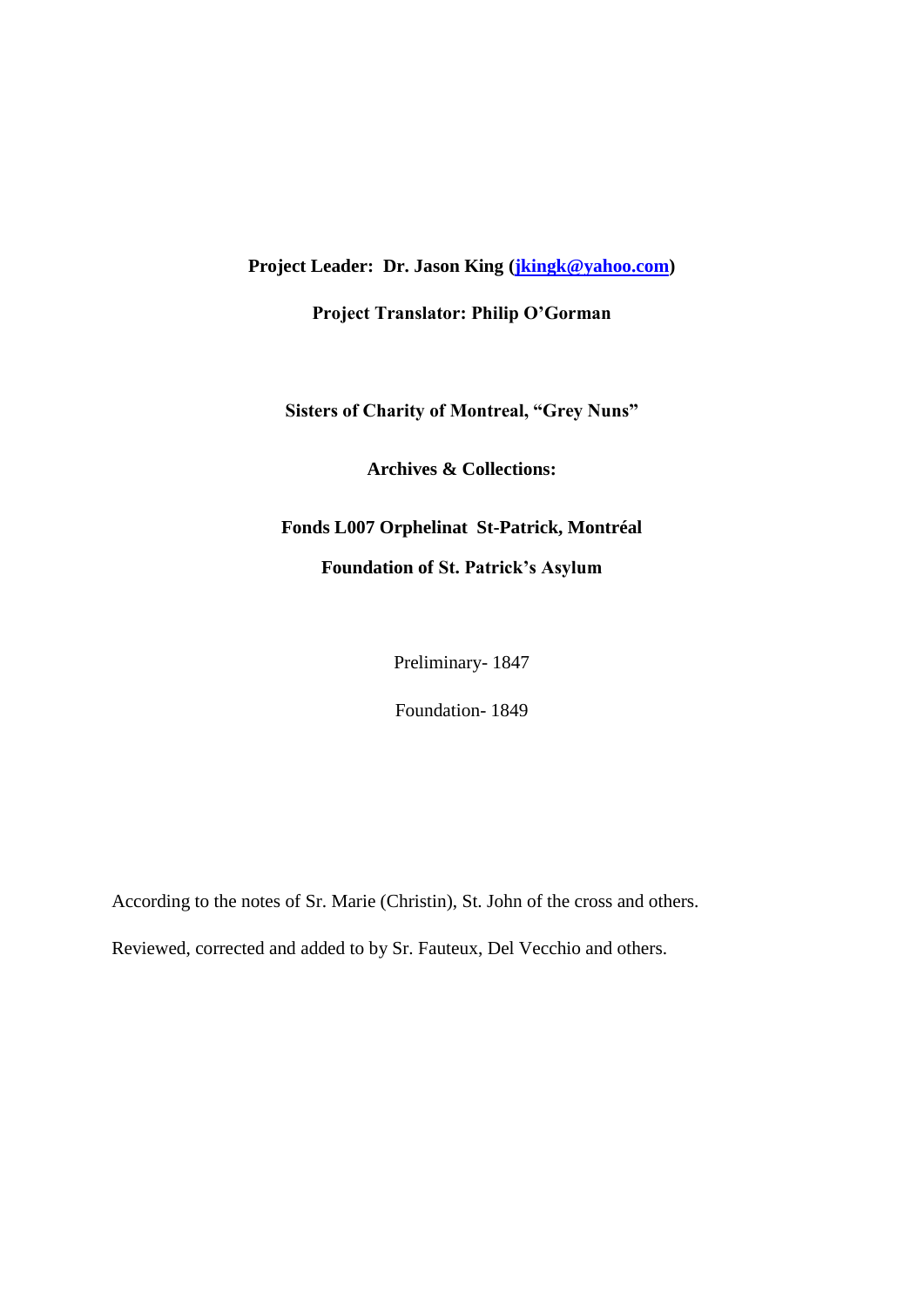#### (p. 513)

On the 9th of December 1846, only 5 days after the first meeting of the sisters of charity, Sr. Hurley, helped by Ms. Thomas McGrath, found a property for the orphans. She obtained the property from her husband, a former contractor and since then chief of police. He gave them one of his properties on Murray Street, in the suburbs of Saint Anne.

It took several days to clean and ready the house. Two sisters went each morning and returned each evening, exhausted, but with happy hearts from preparing a new sanctuary for the poor of our good God. After an evening of rain, the roads were impassable and they could count themselves lucky to complete the considerable journey back to the Mother House in a hay cart.

This shelter took in widows, cripples and children. Sr. Hurley went there every morning, catering to those in most need, by means of her daily collections and the help she received from the daughters of charity, in particular Ms. McGrath. There were more than fifty children of both sexes here; between twelve and fifteen elderly people and some under-nurses. They came to seek shelter when they had nowhere to go and the good Sr. Hurley took charge of finding them a place.

The good we are trying hard to do in this little sanctuary of charity has not escaped the attention of the people. One person appealed to the sympathies of the readers of the *True Witness* as follows: "We direct attention to this charitable institution, and hope it will receive an increase of

# (p. 514)

public support. Those who first suggested the undertaking and then generously devoted a commodious building for the institution are rewarded in witnessing its daily benefits". (St. Patrick's Asylum, Murray Street, St. Anne's Suburbs. February 4<sup>th</sup> 1847).

Eager to provide the children gathered in this temporary shelter with permanent asylum, the citizens planned to construct it close to St. Patrick's church which is under construction. This generous inspiration could not, however, be immediately acted upon: the continuing work on the church is absorbing all the funds. March  $17<sup>th</sup>$ , the temple was finished and Monsignor Prince, administrator of the diocese in the absence of Monsignor Bourget while he is in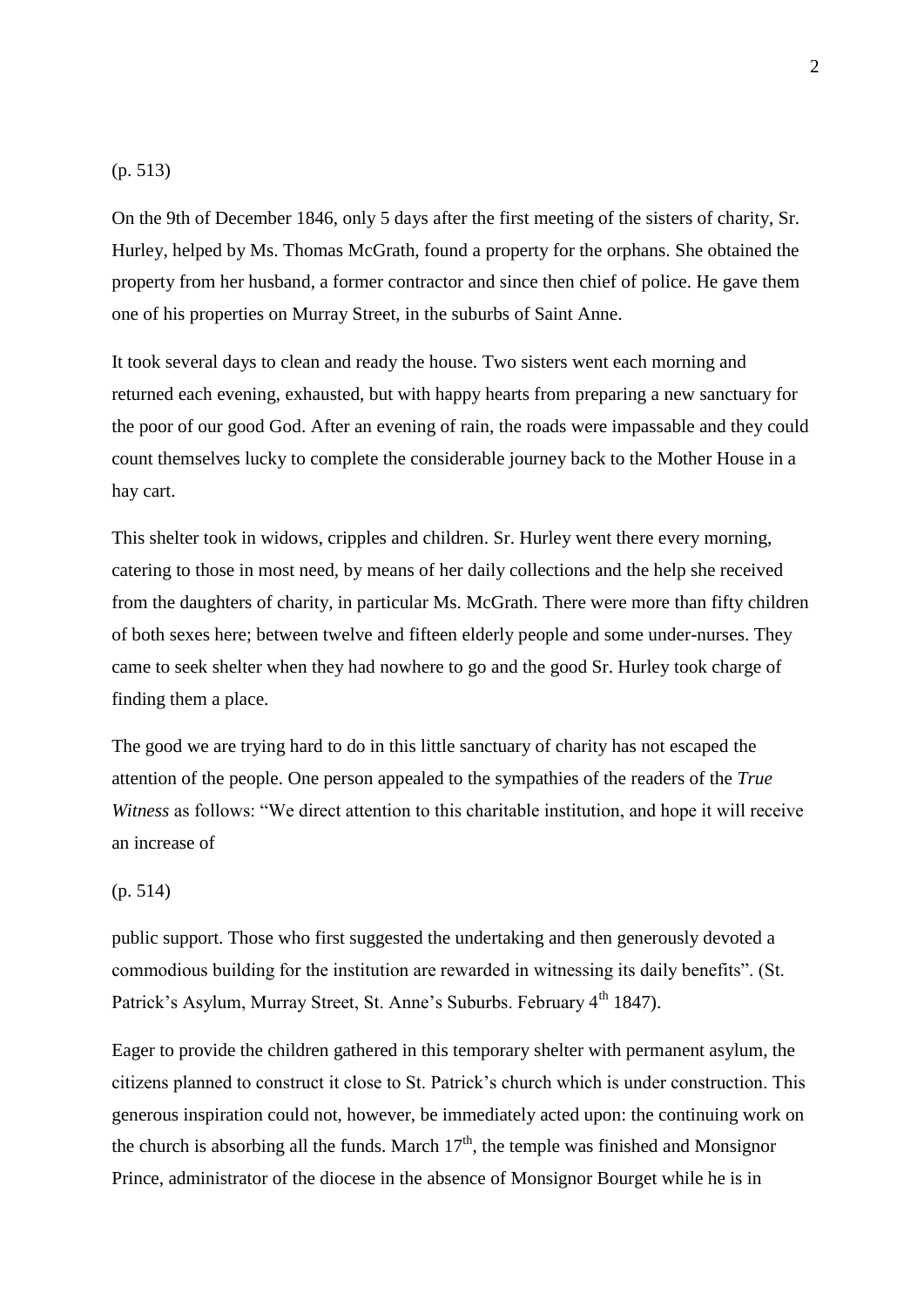Europe, gave a solemn blessing in the presence of a large gathering of citizens. There was a very moving sermon given by Mr. Connoly. Many of the little orphans of St Patrick's Asylum had the privilege of attending the festival. When the ceremony finished, they were taken to the Mother House to have dinner with the other orphans. This thoughtfulness was greatly appreciated by the Irish population.

Meanwhile the six months agreed for the McGrath house were nearing their end. It was necessary to think about transporting its inhabitants elsewhere. Faced with this fresh concern, Mrs. McDonell offered them her own home. From the month of May, the small colony settled to stay there for the months of June and July. Thence, they took refuge in a house on Bleury street where they remained for four months to be transferred to the Rocheblave house, named after the Rocheblave family

(p. 515)

who lived there previously.

It was the month of October 1847. Believing they could base their work permanently in the Rocheblave residence, Mother McMullen sent three workers there: sisters Hughes, Denis-St Joseph and Blondin. One hundred and nineteen children in our care who had not been claimed by their parents were gathered with the orphans in this house.

At the request of Ms. Billaudèle, superior, and by the decree of the council, the Sisters began sleeping in Saint Patrick's Asylum on the  $20<sup>th</sup>$  of October. Until then they went there every day early in the morning to spend the day.

The men of the seminary helped greatly towards the maintenance of this house, and the spiritual leadership had been entrusted to Mr. Pinsonnault, who later became Bishop of London. Meanwhile the small colony could not enjoy its new resting place for long. As the incumbent priests of St. Patrick's church had no presbytery, it became necessary to give it up to them. From the  $21<sup>st</sup>$  of May 1848, twelve children from the Rocheblave refuge were transferred to the Mother House. The others were evacuated on the  $13<sup>th</sup>$  of July, and were placed in good families or trusted to the care of Father Dowd, a young Sulpician who arrived in Montreal on the  $21<sup>st</sup>$  of June previous, and after three weeks was named chaplain of the poor Irish. Four months beforehand, in a pastoral letter dated 9<sup>th</sup> of March, Monsignor Bourget made this appeal to his diocesans on behalf of the children housed in shelters: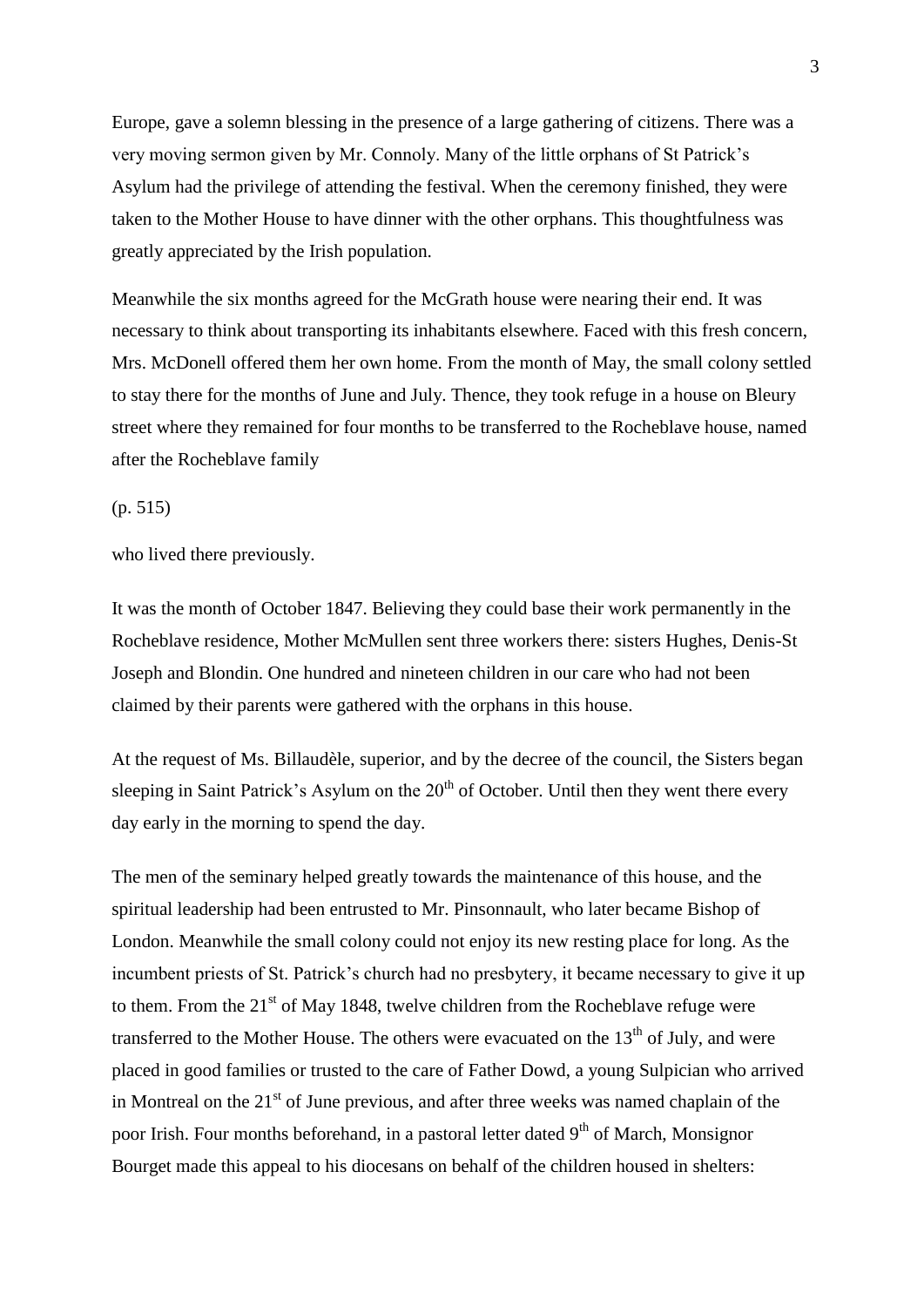#### (p. 516)

"Let us do good, our dear brothers, while we have time (Gal. 6, 10). Let us do this with everyone in mind but especially those in the family of faith. It is this view which gives us apostles, and this is particularly relevant under the current circumstances. I am sure you have not forgotten that which we told you in our pastoral letter on the  $24<sup>th</sup>$  of June [1847] last, regarding the frightful mortality which decimated the immigrant population at this time, and created a multitude of orphans. These poor children no longer have fathers to feed them nor mothers to love them and hold them to their bosoms; religion imposes a sacred obligation upon us to take these children into our special care. They are indeed too wretched not to deserve all our compassion. So, therefore we love them as we always love children of pain.

Our first action, for these innocent victims of this devastating scourge, was to give them a voice in order to paint you a picture of their unspeakable suffering; or rather the plaintive wailing voices of several hundred orphans, who, through us, made themselves heard to your always sensitive hearts, and spoke to you of their pain: All you who pass these places consecrated by the suffering of our fathers and mothers, or where their graves have been sadly erected, see if it is a pain similar to our pain...Do for us, poor little orphans, that which you would like others to do for your own children, if like us, they had the misfortune of losing you in a distant land; if like us, they had been exposed to the horrors of the misery which follows an orphan!

Then we entered your consciousness, and did for these foreign children that which you would surely expect that any Bishop would do for yours, if, by some misfortune of time, they became orphans, in some far off land where you were forced to seek refuge, to escape a terrible scourge which threatened to decimate your homeland. So, we opened an asylum before taking in the orphaned emigrants, and we placed them under the protection of Saint Jerome-Émilien, because this great saint dedicated his life to the care of orphans. We hoped his powerful influence with God would contribute to the success of such an important venture. Our trust was merited for more than what we saw with our own eyes, while we were in Rome; these marvellous fruits produced and are still producing the zeal and charity of this father of orphans. Our intention was to take care of these poor orphans, and afterwards to place them in good families where they would care for them as if they were their own children. Because it seemed

# (p. 517)

that it would have been extremely imprudent on our part to threaten the public's health when placing the children, almost all with contagion, among the people of this diocese. As a result, we entrusted them to the charity of the good religious who received them with open arms, and risked their lives in order to care for the most severely affected and most repugnant to nature.

His Majesty's government would like to create a similar establishment; and despite the significant expense caused by emigration, it gave generously. It was the  $11<sup>th</sup>$  of July [1847] last that Montreal saw the birth of this new work, and we had the consolation of going to fetch these vulnerable children in the Point Saint Charles fever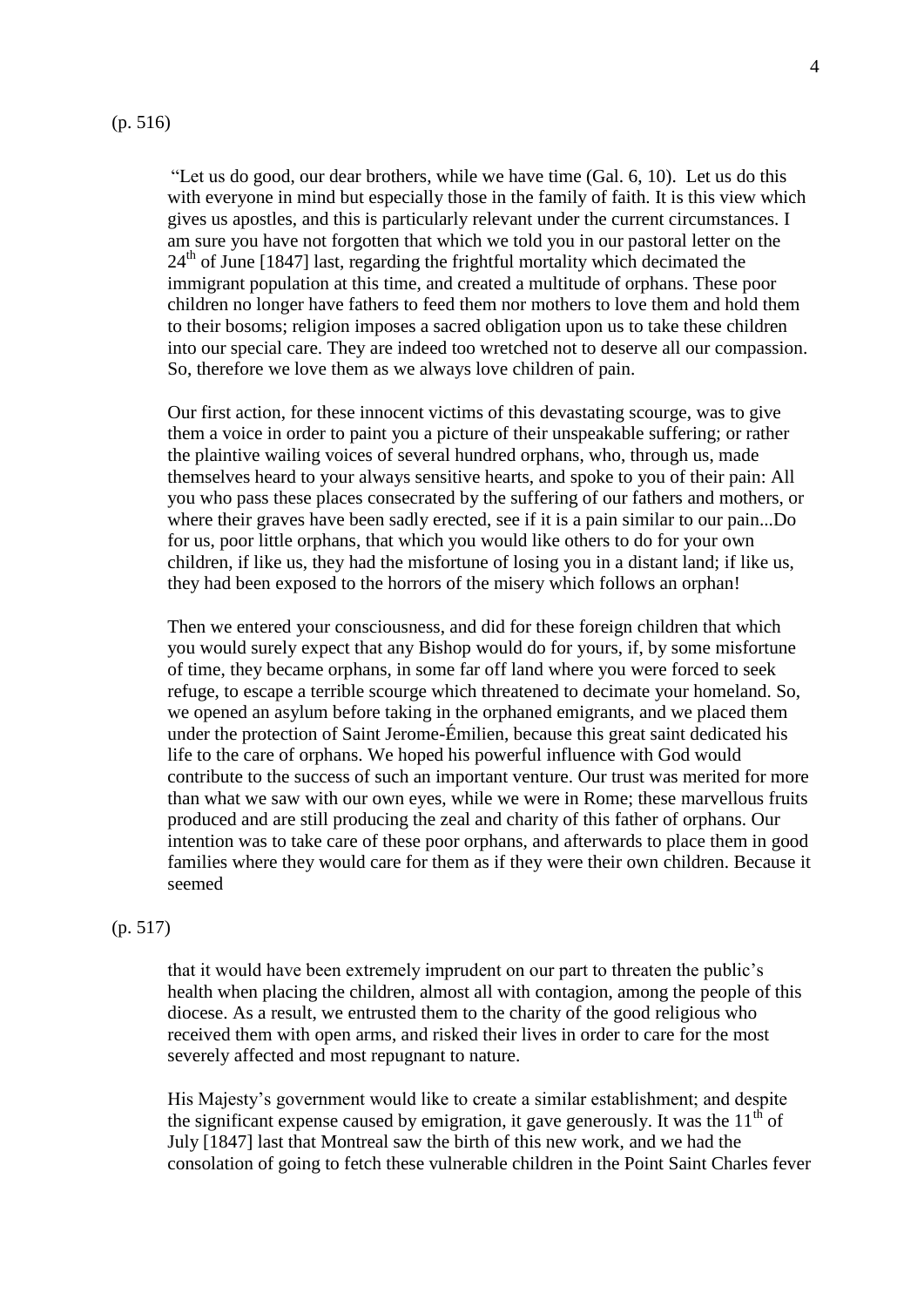sheds. We must tell you here, our dear brothers, with the sincerity of our souls, that one of the most tender moments of our lives was when, at the head of this numerous family of orphans, we walked the streets of this town, to lead them by the hand to the hospice which had been prepared for them. The sight of hundreds of these children ravaged by hunger, clothed in rags and suffering from the terrible disease which deprived them of their parents was too harrowing to ever forget.

Since the Saint Jerome Émilien asylum was founded, we have received six hundred and fifty (650) orphans here, of whom one hundred and eighty eight (188) have been placed or reclaimed, and three hundred and thirty two (332) have died. Therefore, one hundred and thirty (130) remain. Moreover, in the Point Saint Charles fever sheds

#### (p .518)

there are ninety nine (99) others who could not be placed in said asylum. This is the brief history of the foundation of Saint Jerome's asylum, whose purpose is to gather and care for the Irish children, while waiting to place them in honest and charitable homes. This building of charity rises slowly, amidst pain and suffering; but it has borne too much blood and sweat not to be blessed by God and man..........

Full of the confidence which your previous charity inspires within us, we appeal today to your kindness to which we are now accustomed, and we implore you to imagine the effect that this would have on these poor orphans who are so dear to your hearts. We have the authority to order you in the name of Jesus Christ, to be charitable. However, we prefer to use motives of love, which are always more powerful to affectionate and generous hearts.

The prayers that we say are for these children who have suffered from pain of the terrible epidemic which deprived them of the only support they had in this world. We entrust them to your charitable care; receive them as objects of our most tender compassion.

Yes, my dear brothers, receive them without considering them to be of a foreign land; as they are united in faith with Jesus Christ, they are one and the same as us.

Receive them also without considering that they may cost you; as you know well, in order for charity to be praiseworthy, it should be given freely, and for the love of Jesus Christ.

## (p. 519)

Besides, with God nothing is lost, and all in this world is rewarded a hundredfold, with the promise of eternal life in the next. Of this we are striking proof, as by giving thanks to Onesimus, this great apostle extended all the riches of his eloquence, by plumbing the depths of his charity, he had the good fortune to make a faithful companion of St. Paul, a zealous bishop and glorious martyr of Jesus Christ.

It will be the same for all of us, our dear brothers: and, we must hope, by adopting these poor children that we will make companions of our faith, good priests, fervent sisters and kind fellow citizens who, raised among us, have a common cause with us.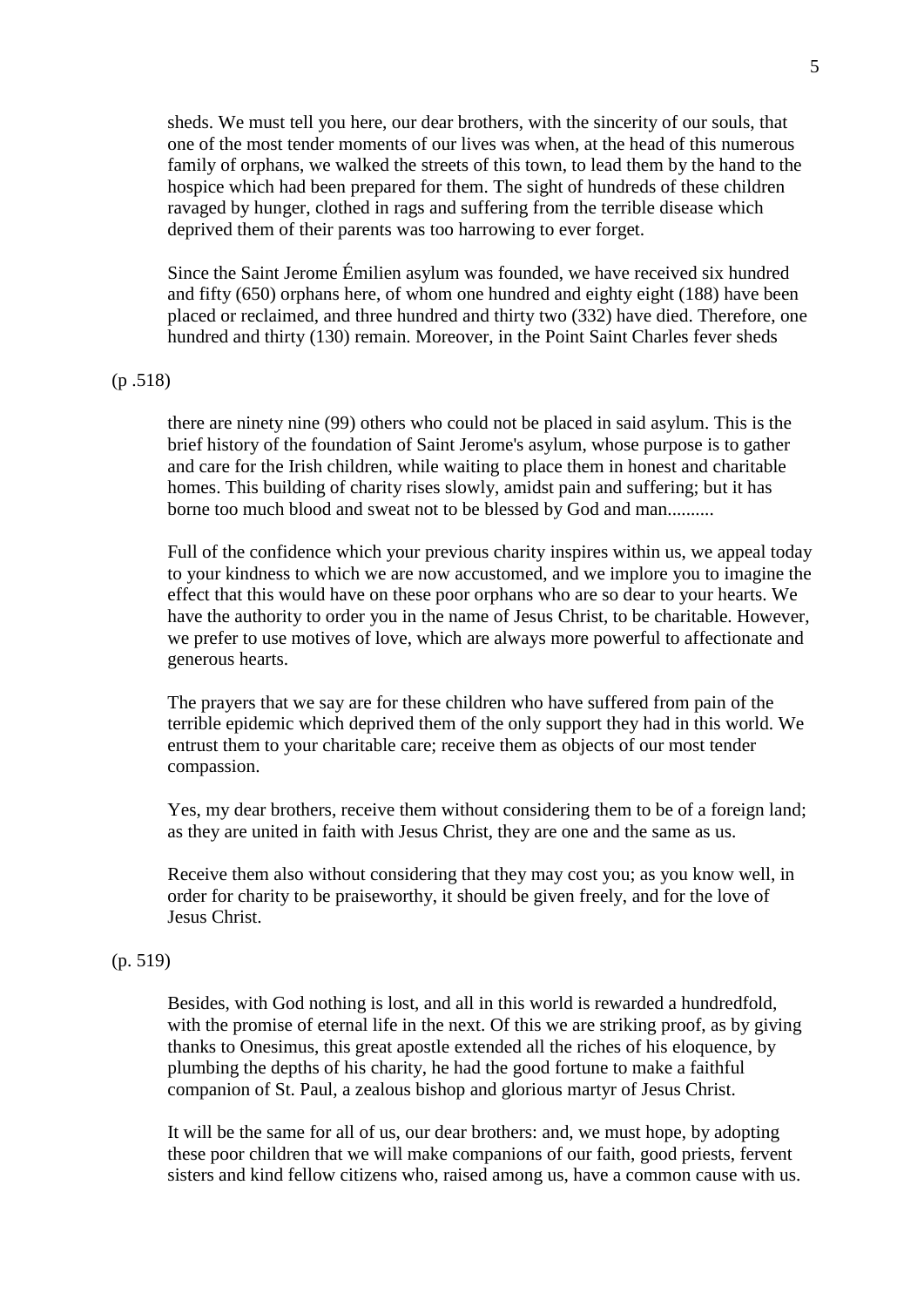Come ministers of the Lord, adopt those of the children to whom the Divine Providence has been lost; and hope that through the generous sacrifices you make to procure a good education for them, they will one day become an adornment of the sanctuary, and your worthy colleagues in the work of the holy ministry.

Come seminaries and colleges, adopt some of these tender children whom nature and grace have adorned with rich talents, purposely, it seems, to reward you for your charity, by developing their good qualities and rendering them capable to help you to carry out the good work given to you by the divine providence.

Come communities dedicated to teaching or charity,

#### (p. 520)

adopt these poor orphans who are reaching towards you with their small, imploring hands. Without doubt by rewarding their faithful hearts with religious care and education, you will create worthy followers of Jesus Christ, who will work with you to bless your holy institutions wherever you go, by multiplying the righteous work which you carry out for the greater glory of God.

Come pious and charitable laity, adopt these vulnerable children with the joyful warmth which characterises true charity. Show them all the tenderness that you would like to see in those who would receive your own children if they had the misfortune of losing you, and if consigned to a foreign land without family or friends, they were also subjected to such abject misery. If ever there was a time to fulfill the word of the Lord, this is it: "Do to others as you would have them do to you." (Luke, 6, 31)

Filled with these sentiments, you will welcome these children, you will raise them with care, you will correct them with kindness and you will love them affectionately. Oh how interesting and lovable these children would seem to you if you knew how strongly they feel the good we do for them; how grateful they are to those who take care of them, how they pray in faith to the Father of mercy for those who help them, how joyful they are, when they meet someone having thought them to be dead; how they are upset, when they are forced to leave one another and to never see each other again; how they cry when we remind them of a memory of their dear parents or some

# (p. 521)

charitable person whose life was sacrificed to care for them in their suffering; how they look with tenderness upon those who come to adopt, in the hope they will be fortunate enough to be chosen; how they are firm and determined, when they must reject the flattering offers from those whom they know to be enemies of their faith; how sincerely they weep, when it comes to saying goodbye to their caring mothers which religion prepared for them in their time of need".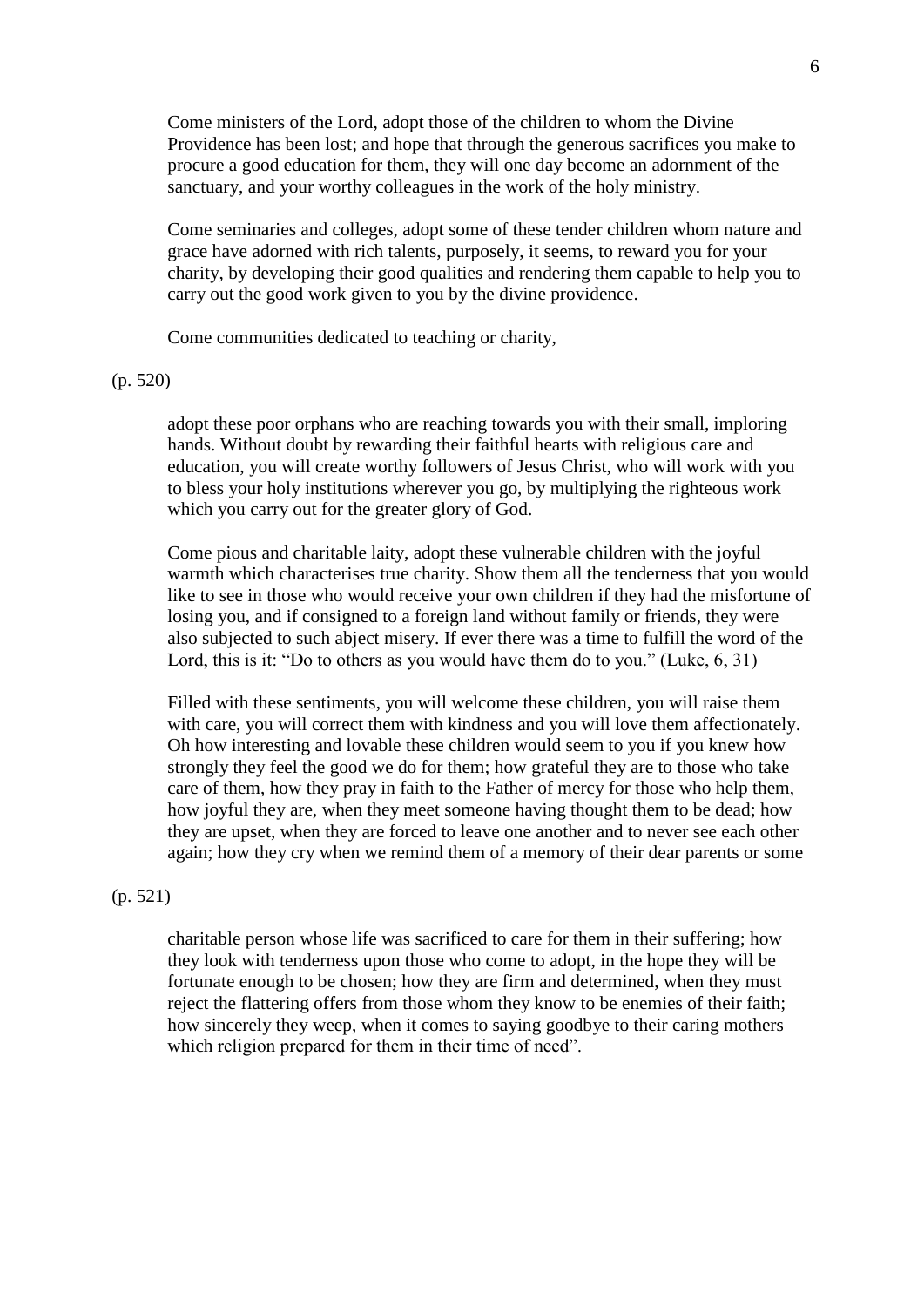This urgent appeal from the Bishop was heard. Of the two hundred and twenty nine (229) who were still being housed in the asylum, ninety two (92) were placed in good families, or reunited with their parents if they were in a suitable condition to provide for their subsistence. Five (5) of these children were adopted by Mr Désautels, then an Aylmer missionary, who later became Monsignor Désautels. Mr. Charland, curate of Beauharnois adopted Michael who later became a distinguished lawyer; and judge Lafontaine, an orphan who became Madame Barthelot. Forty eight (48) found refuge at the Grey Nuns' hospital, the others were collected by the Sisters of Providence.

It was not long before fresh attempts were made to reopen an asylum for these children. That autumn, on the  $11<sup>th</sup>$  of November 1848, Mr. Billaudèle wrote to Sister McMullen:

"Your dear community was willing, at my request, to take charge of St Patrick's Asylum. This asylum which has been suspended, not abolished, is about to reopen in another locality.

(p. 522)

I trust that your good sisters are willing to continue to run it as they did last year.

I ask for the continuation of this support by the holy hearts of Jesus and Mary, in union with which I am, my reverend Mother, to you and your community.

Your humble and obedient servant.

F. Billaudèle, sup.

During this period of inactivity, our sisters nevertheless continued to visit the homes of the Irish families. They discovered large numbers of unfortunates "in refuge in sheds or warehouses, without heat, without bread, who could not access their families, due to a lack of money, or more often due to the fact that, still recovering from typhus, they inspired fear of the contagion."

Moved by the fate of these destitute individuals, Sister Reid proposed to Father Dowd and Pinsonneault that they rent a vast house situated on Colborne Street near the Lachine canal to house them. This house, occupied by Mr. Franklin Vincelet, caretaker of the Côte Saint Paul lock, was already home to ten or so orphans he had brought from the infirmary. When Franklin and his wife, young and brave couple that they were, found themselves surrounded by this troubled colony, and anxious to care for them, they primed themselves to go and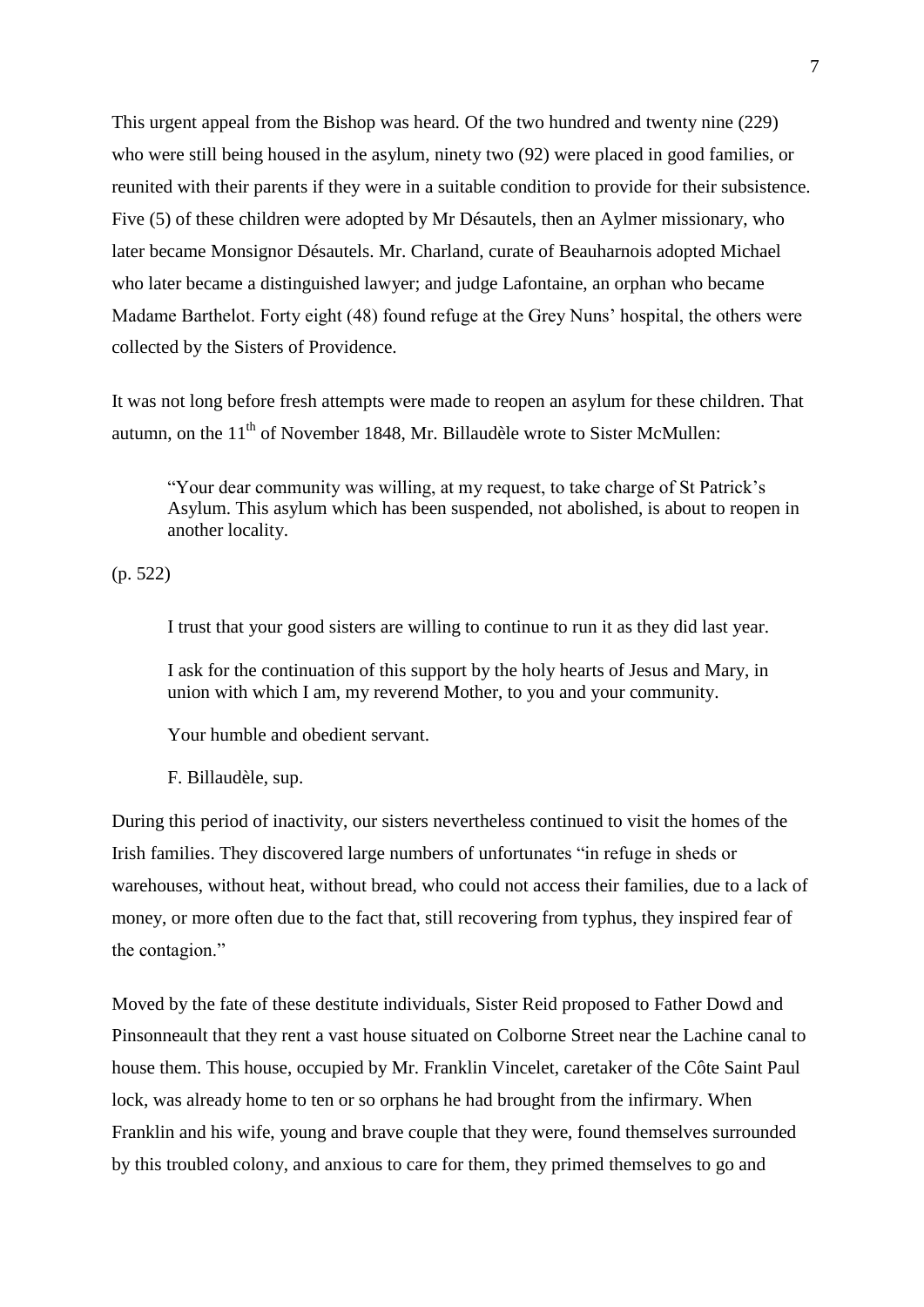consult Father Dowd, who told them: "You are exactly the people I am looking for, your house will receive my needy and you will watch over them." Soon the poor widows and their children settled in, and fathers

# (p. 523)

of families without means who were waiting until they recovered to full health to go back to work; lastly whole families came to seek refuge. Those who could paid a small amount, the others were housed free of charge.<sup>1</sup>

It was not enough to provide shelter for these unfortunates, it was also necessary to provide for their subsistence. While the alms of the charitable covered part of the expense, it was far from enough to cover it all. Sister Reid had the idea of going to Saint Anne's to beg on their behalf. Well received, she committed to going every day. As soon as she arrived, along with her wheelbarrow, led by one of those in her care, the butchers and shopkeepers did not wait for her to ask, they presented themselves, and the cart was filled with provisions.

To help the other needy of the town, the gentlemen of Saint Sulpice opened a depot at the Grey Nuns' building which was provided largely at the expense of the seminary. Here, we distributed bread, meat and soup to the healthiest. The sick also received small provisions of tea, sugar, rice and butter. According to the distributors, ninety (90) gallons of soup was barely sufficient for distribution each day. This was carried out regularly. There is nothing more touching than seeing women and young children rushing in with their containers at designated times. One of these children was distinguishable by his

#### (p .524)

**.** 

open, intelligent manner while being reserved at the same time. To the questions he was asked, he answered in a few thoughtful words, before disappearing into the crowd. Thirty (30) years later, this child, who became one of the most respectable citizens in Montreal, met Sister Reid in one of our houses in the town. "Do you recognise me?" he asked her as he reached out to shake her hand – "Why, no," said Sister Reid stunned- "I was one of the children from 1847. Every day, I came to your sisters looking for soup, with my container in

<sup>&</sup>lt;sup>1</sup> The sisters responsible for visiting the poor had a register which contained the name and place of residence of each unfortunate being assisted. The chaplain came once a week with wood and whatever was necessary for the soup and the various needs to protect them. (footnote in text)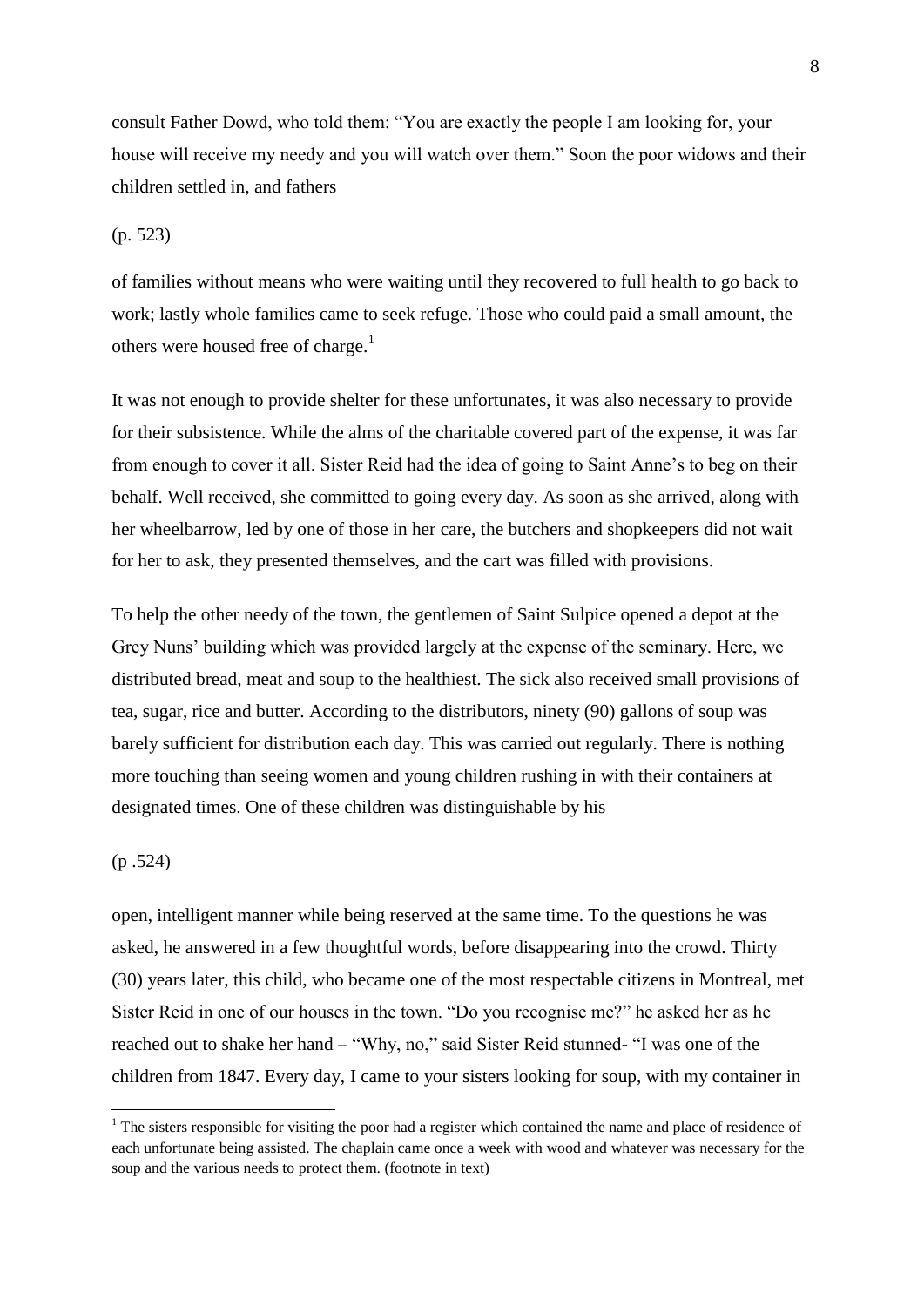hand, in my trousers with holes in the knee. What a miserable time and how good you were to us! ... Seeing you again, is like seeing my own mother."

This victim of 1847 was the honourable M. B. Tansay<sup>2</sup> who was well thought of in Montreal due to his honourable conduct and in particular for his incomparable charity to unfortunates. For forty (40) years, that is to say, since the Providence favoured him for certain affluences, he never stopped cooperating with the charity work being done in the town: patronage of the poor, orphanages. Saint Patrick's asylum honours him as one of its main benefactors.

As for the Franklin house, almost every day new children were knocking on the door. When there was fifty (50) children there, we realised we faced a new task; that of instructing and catechising them; and the sisters who were already overwhelmed by their multiple tasks, were too few and too unfamiliar with the English language to respond to this new need. So

(p. 525)

**.** 

Father Du Merle, a Jesuit and also chaplain of the infirmaries, was compelled to search the town for charitable people willing to devote themselves. Providence did not delay in crossing his path with this good willing soul. Very recently, an excellent widow named Suzanne Brown arrived in the country.<sup>3</sup> Born in Ireland to an affluent family, who were stripped of their assets by misfortune, she was widowed with her three (3) children: Georges (Jacques), Brigitte and Rose, and the courageous woman left her homeland to seek fortune abroad. She was travelling to Quebec with a group of Irish immigrants when she was struck down at sea by the contagion.<sup>4</sup> From Quebec, she could nevertheless be transported to Montreal, but on her arrival she became so sick that as it was unlikely she would recover and she seemed unconscious, we entrusted her son Jacques to Mr. Louis-Misael Archambault, curate of Saint

 $2$  His father, who came to the country in 1847, with three (3) children, had to leave his wife in Ireland with the rest of the family: the boat was too full and they were unable to board. The following year, however, he could bring his wife with his daughter and three other sons, and live the family life he so deeply resented being deprived of. (This note was donated by Mr. Tansay himself) (in-text footnote)

<sup>3</sup> Her husband's name was Jeremy (Michael) Brown. (in-text footnote)

<sup>&</sup>lt;sup>4</sup> One of her compatriots said of her: "If I dare to speak to Mrs. Brown today, it is because we are abroad. If I stayed in my country, I would not have dared, as she knew too much about my situation." In this way, misfortune was a great leveller of circumstance. (in-text footnote)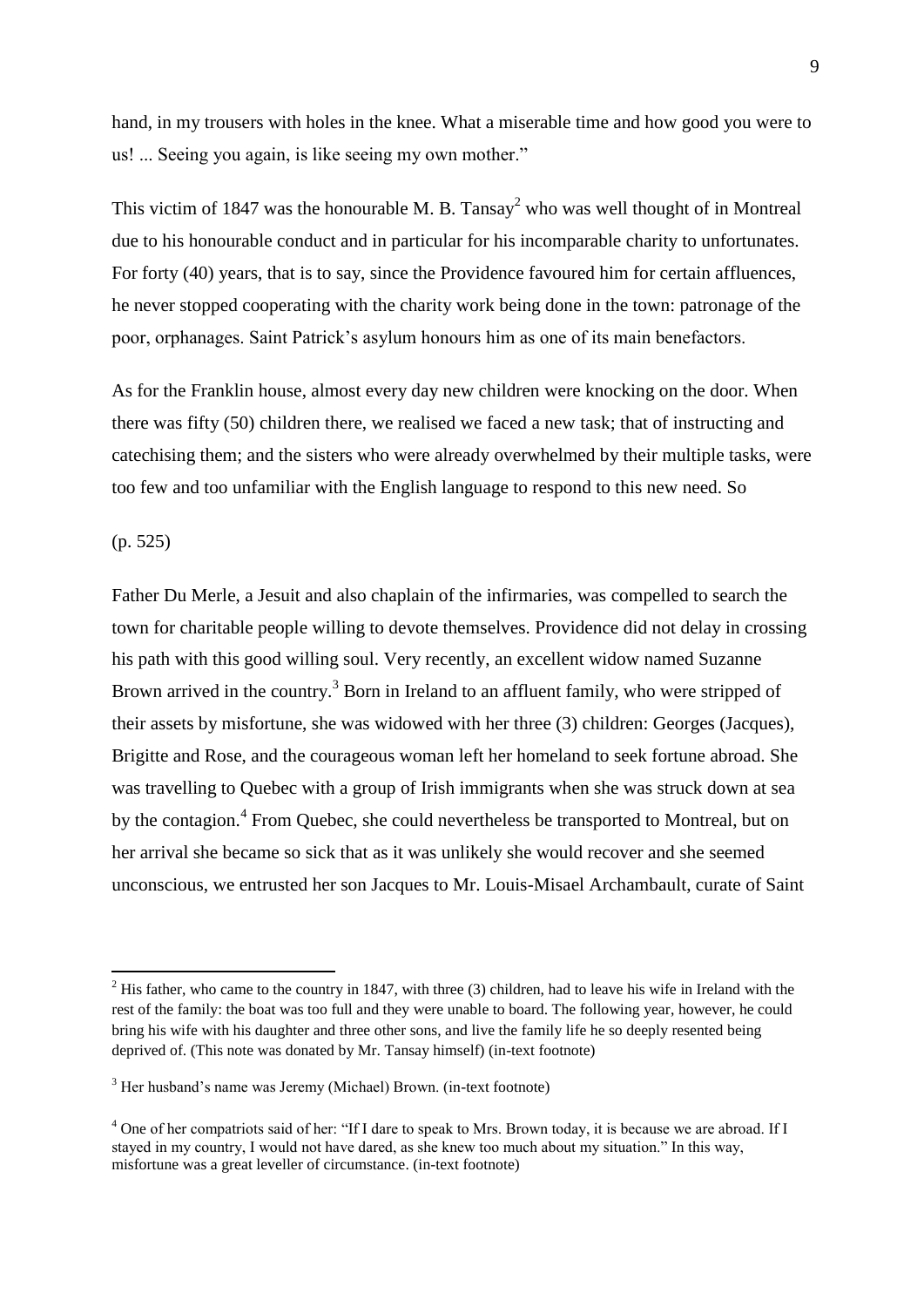Hugues,<sup>5</sup> her eldest daughter Brigitte to the Grey Nuns, and Rose, her youngest, was adopted by a courageous Irishwoman whose name we unfortunately did not retain.

#### (p. 526)

Having returned to health against all odds, Mrs. Brown was delighted to see her son in the parish priest of Saint Hugue's home and her eldest daughter with the Grey Nuns. But where to find her little Rose? Days and weeks passed with no clues to enlighten her. It was under these circumstances full of anguish that Father Du Merle met this brave woman. Touched by the courage which she showed amidst so many trials and hardships, and moreover, seeing she was educated, pious and was ready and willing to devote herself, he proposed that she take care of the children in the refuge on Colburn street, to spend the night with them and catechise them….

## (p .529)

Mrs. Brown, delighted to add her resources to this beautiful work, eagerly accepted the Reverend Father's request. A lower level of the house was transformed into a school, and was used as such, until 1849. When she found herself surrounded by the orphans who absorbed her teachings like thirsty earth absorbs the dew, she thought of her little Rose: "If I had her here with me, she said, I would teach her with all the others." With this weighing on her mind, one March evening, she attended a Lenten prayer service or a benediction of the Holy Sacrament in St Patrick's church. In the silence of the ceremony, she was disturbed from her contemplation by the sound of a marble rolling on the floor which came to rest in the folds of her clothes. She had barely raised her eyes when she saw a little girl aged three (3) or four (4) running to collect it. "Is this not my little Rose," she said trembling with emotion. Indeed, it was this child who she mourned and thought she had lost forever, now returned to her at this moment by our Lord, and by instinct, she reached out. However, her adoptive mother who had missed nothing of what happened, intervened and protested. Before the ceremony had even finished both women went to the sacristy to submit the case to Father Dowd. He did not delay in resolving the issue, and that very evening, Madame Brown triumphed, coming back

<sup>&</sup>lt;sup>5</sup> Seeing how full of talent little Jacques was, Mr. Archambault instructed him, and had the consolation of seeing him achieve ecclesiastical status. Ordained a priest, Father Jacques Brown would later replace his benefactor and new father in the parish of Saint Hugues. Brigitte did not leave the Grey Nuns until she went to establish herself in the world.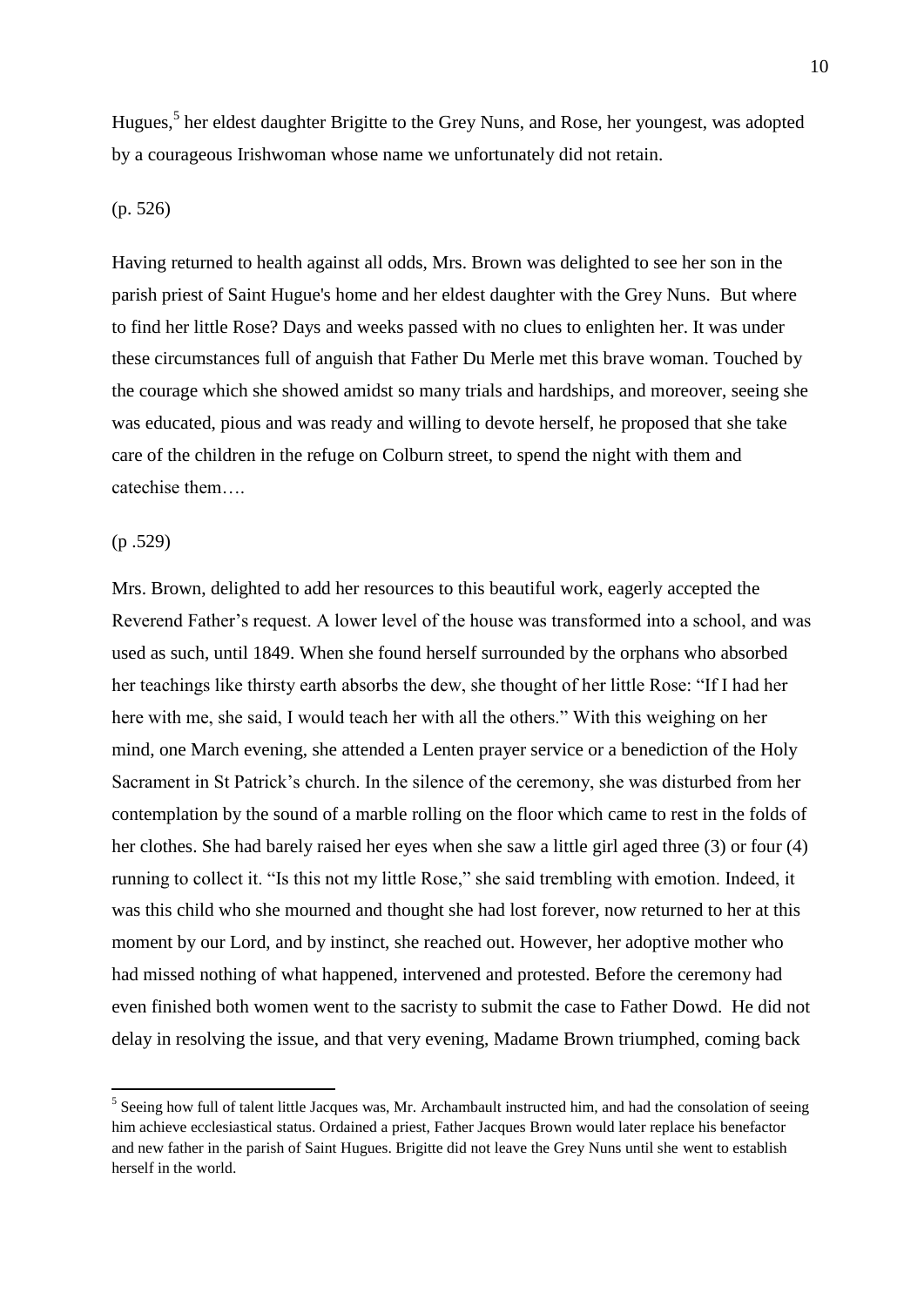to the refuge with little Rose. From the Franklin house, Rose would soon follow her mother to the Perreault<sup>6</sup> refuge, where Sister Hughes had just opened an asylum for poor widows and girls with no homes. Drawn for a long time

# (p. 530)

towards protective work such as this, the charitable sister finally succeeded in finding a zealous young priest who was willing to lend his support to her. It was the young Sulpician, Father Dowd who arrived from France on the  $21<sup>st</sup>$  June 1848, and was almost immediately appointed chaplain for the poor Irish. Through his intervention, she obtained a house from Mr. Augustin Perreault, a rich Montreal citizen, situated on the corner of Craig and Côté Street, $<sup>7</sup>$  on condition that the poor who were received there would attend his service. This</sup> condition was faithfully fulfilled, when on the 27th of August 1859, this benefactor died an octogenarian: not only did the poor and the orphans attend his funeral, but the Grey Nuns also attended in great numbers. Also remember about this man of faith that after the carers and the poor left, he remained living in the house he had so obligingly made available to them and, when he fell ill, he requested that his bed be placed where the Holy Sacrifice had been offered during the religious holiday.

It was agreed that the shelter would be opened at the beginning of October. However, it was first necessary to make habitable a residence that tenants had left in an indescribable state of dirtiness. This was the task of the young Sisters: Henriette Blondin and Elizabeth Christin, both appointed as aides to the good Sister Hughes. To carry out this cleaning, the two sisters came every morning accompanied by a poor, almost blind girl and were provided their dinner. The first day, a shovel

# (p. 531)

 $\overline{a}$ 

was needed to remove the dirt which had accumulated on the downstairs floor. Everywhere was in complete destitution. There were no chairs or tables; an old bench served as a chair and an upside down bucket was the table where they ate their frugal meal at lunchtime. One day, the sisters, carelessly left their meagre dinner on one of the windowsills and found

 $6$  Mr. Augustin Perreault, who was the proprietor, was the uncle of Sister Gaudry. (in-text footnote)

 $<sup>7</sup>$  The house still exists today. (in-text footnote)</sup>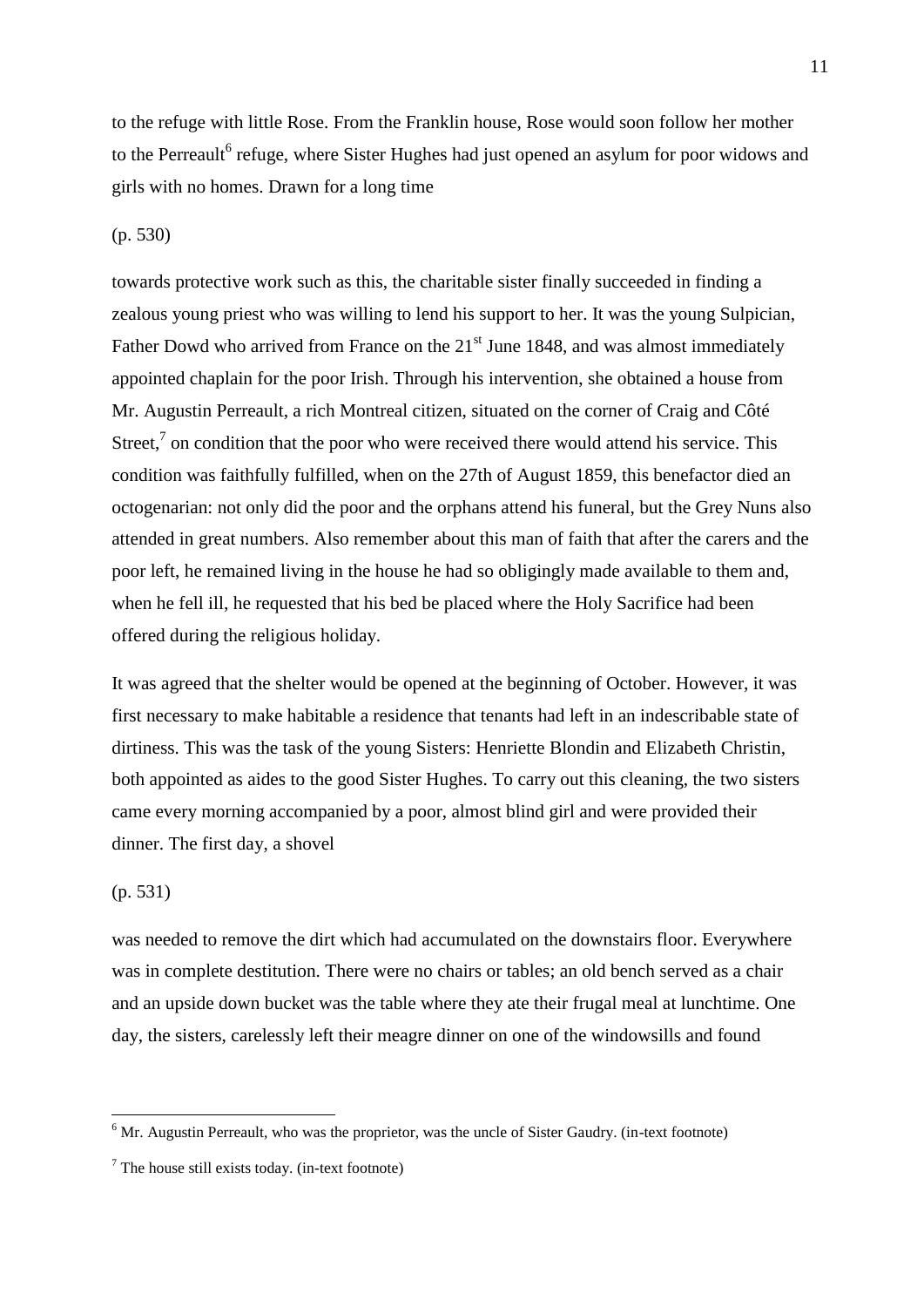nothing but crumbs left at mealtime; the rest had been consumed by the rats, who were the masters of this house.

Many incidents of this nature occurred to both cheer up and test the patience of the valiant carers during the three weeks dedicated to this work. Finally, everything was prepared and acceptable to receive the maids and widows that Sister Hughes had in mind to take in, and it was agreed to fix the opening for Friday the  $17<sup>th</sup>$  of November. It was not surprising, that day, to see that the first to arrive were fifty (50) children, barefoot and dressed in rags, led by this woman Mrs. Brown whom we spoke about previously. It was the entire young colony from the Franklin house that was sent there by Father Dowd, on the suggestion of the good Sister Reid. What had happened and what conclusions can we draw from such a change?

The Franklin house, as we remember, was not only open to orphans, but also received servants, widows and entire families. This mixture of children and diverse groups of adults was for Sister Reid, who was charged with maintaining order, a matter of concern. Influenced by these concerns, she closely and quietly followed the preparations being undertaken

# (p. 532)

in the house allocated by Mr. Perreault to Sister Hughes, her rival charity worker. From time to time she even visited the two young Sisters in charge of the preparations, encouraging them but without them suspecting her intention.

At the time the refuge opened, Sister Reid put to Father Dowd the inconveniences of keeping the orphans in the Franklin house: according to her, these children have much more to complain about than the girls and widows in the care of Sister Hughes. Father Dowd considered her claims, he agreed, and ordered that the orphans be brought to the Perreault house, until they could be accommodated in Saint Patrick's Asylum, then under construction.

Imagine the amazement of Sister Hughes on the arrival of this unexpected swarm. However, listening only to her big heart, in her desire to do good for all, she tried to make them as welcome as possible. It is impossible to describe the awkwardness of the first weeks. No beds for them, no tables, just a tiny stove which barely sufficed for making tea; the young children are obliged to sit on the ground, and great is the distress of the carers to be able to distribute only one portion of bread as a first meal for each one. But the good Providence did not delay in directing alms from some charitable individuals to the new refuge. Mr. Perreault procured a good provision of straw for them; the sisters used this to fill cotton sacks, sewn in a hurry,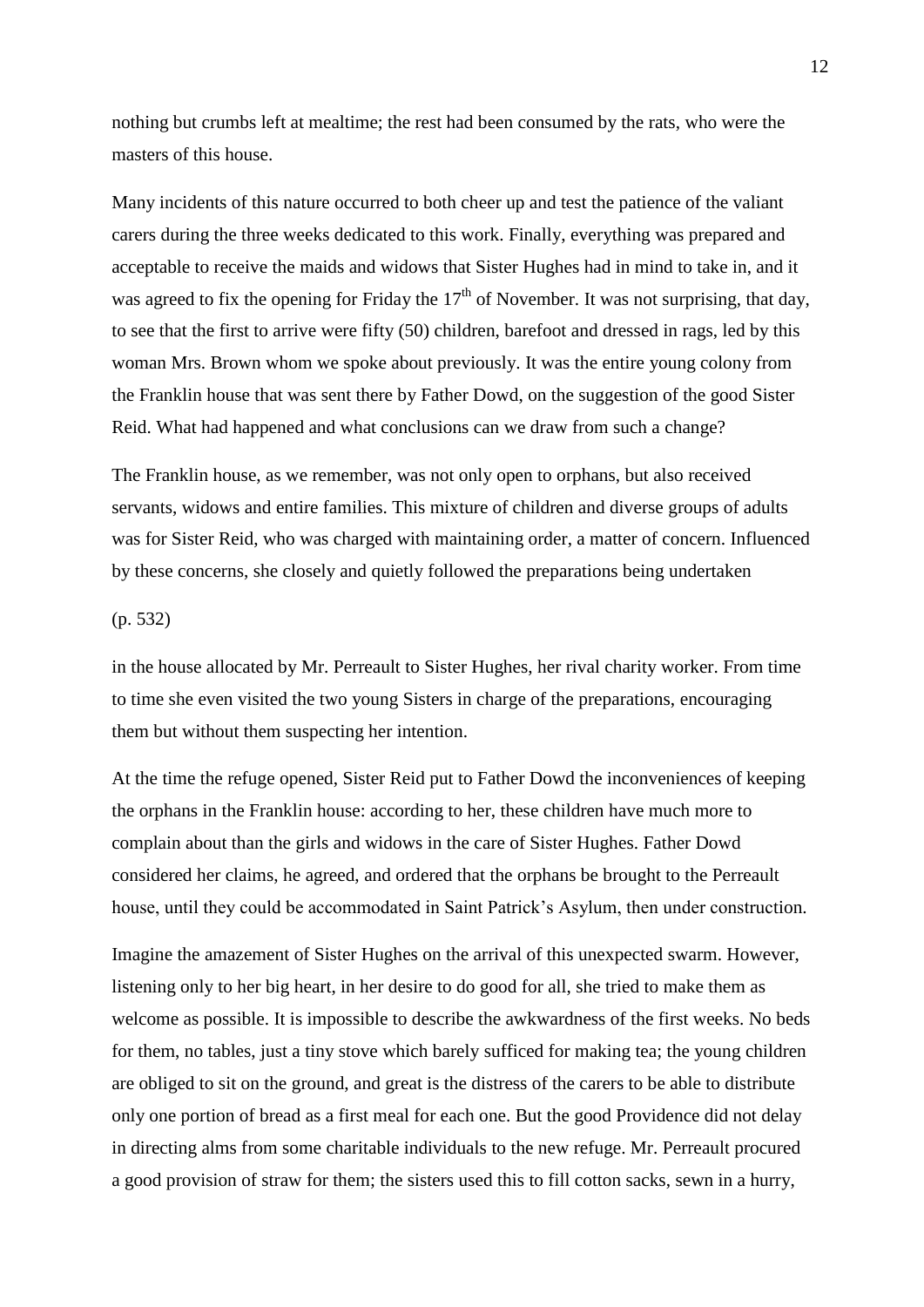which they placed on the floor of the loft, and the boy's dormitory was ready. They did the same for the little girls' dormitory, which they opened on the first floor, except for a tiny room which was destined to serve as a chapel.

# (p. 533)

Most problematic was getting the children to the church on Sundays; most of them had no shoes and were barely clothed. The first Saturday, there was some deliberation amongst the carers. Sister Blondin presumed that the inadequacy of their washing facilities was a dispensation from mass for these children. Of an opposite opinion, Sister Marie does not want to assume such responsibility. But should they be brought to the church in similar clothing? An agreement was reached that the children would attend the low mass, which was said every Sunday morning in Notre Dame at five (5) am., the next morning. The next day, the orphaned boys and girls formed two lines and set out, at this early hour, to the church some distance away. Sr. Blondin starts the journey with laughter; less hardened than her companion, Sr. Marie finishes in tears, at least a little moved by the remarks which she hears being directed at those in her care, as they continue on their journey. "What a procession!" some say. "Where have they come from?" say the others.

When they get back, Sr. Blondin recounts the morning's incidents to Father Dowd and the upset of Sr. Marie. The charitable chaplain strives to console the young carer by promising her that the children will have footwear for the following Sunday. He kept his word: the shoes arrived early in the week. It remained to dress these fifty (50) children similarly: that is to say to clothe some in new clothes and mend the others. The sewing machines were unfamiliar then, the days were not long enough for the task; it took extended and prolonged vigils long into the night.

Seeing the carers on the verge of succumbing, the charitable

#### (p. 534)

Mother Coutlée assigned Sr. Lepailleur to them, another young volunteer, full of ardour and zeal. Not content with solely helping these Sisters with the sewing and stitching, she also wanted to help them guarantee food for their piety and to get them a small chapel. This was a realisation of dearest wishes. How often, in fact, the carers said to themselves: "If we were to be blessed by our Lord, we would have nothing else to desire." Also, as soon as the modest altar, made from rough boards, was erected and decorated with care, Father Dowd acquiesced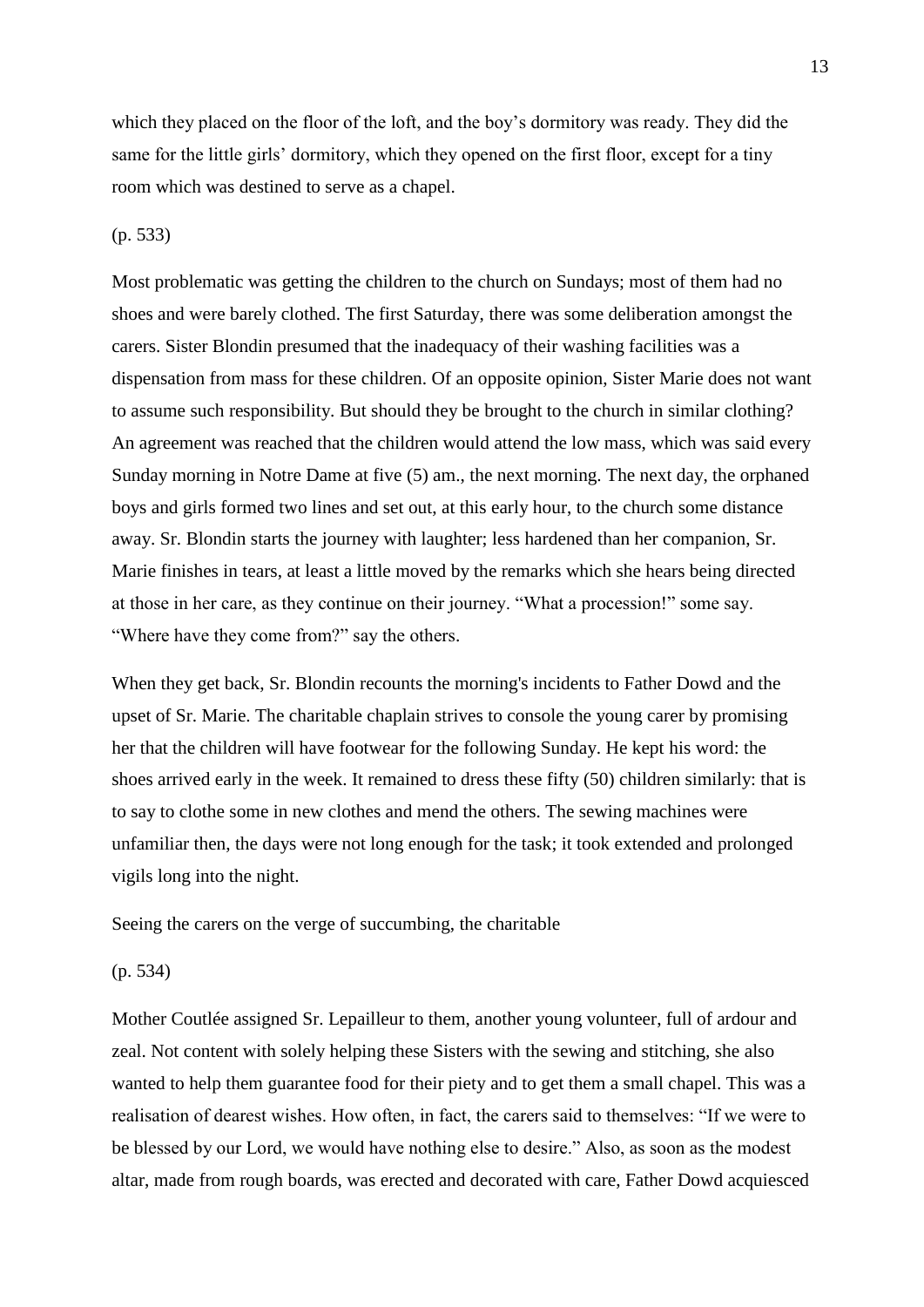happily to the desire of the brides of Christ and came to celebrate holy mass. He obtained a Holy Sacrament from Monsignor Bourget to be kept there. "From that moment," wrote Sr. Marie, "nothing was difficult, a quarter of an hour of intimacy with our good Saviour quickly helps us forget the troubles of the day; and the next day, what a consolation to return on refreshed feet for more work, with provisions of energy."

One day, however, this enjoyment was almost lost. One winter night around two (2) in the morning, a house on Craig Street, which was not far from the asylum, caught fire. In less than one hour, the flames surrounded it on all sides. Friends rushed in a hurry to remove bedding and furniture. At the first blast of the alarm, the devoted Father Dowd was at the scene of the disaster, helping to transport belongings to the Champ de Mars, rather than appealing to friends so that the baggage would be safe. He felt assured in the firm belief that this children's asylum would be fire proof, consolidated by so many sacrifices, so much charity and trust

# (p. 535)

in God. Furthermore the Blessed Sacrament is there, it will be the faithful protector. To the offers made to him to transport the Holy Gifts of consecrated bread and wine elsewhere, he responds with an imperturbable firmness: "If our Lord wishes to abandon the asylum, he will leave last." In the glow of the fire, we saw the brave Sulpician moving around the house, then genuflecting at length at the foot of the tabernacle. Trembling from seeing him in such great danger, Sisters and children outside multiplied their prayers. When the fire reached the small picket fence which circled the asylum, the terror reached its peak. Nothing so far could convince the devoted Father to abandon his post of devotion and honour. His faith took reason from danger. When all seemed lost, the wind suddenly changed direction, and the flames consumed a soap factory on the opposite side of the asylum leaving it intact as well as the adjoining house belonging to Mr. Perreault.

However, the smoke which surrounded the asylum had rendered the entrance inaccessible. Mrs. Green moved to pity by the sight of this troupe of half clothed children shivering with the cold, got carers to lead them to her house to spend the rest of the night. "Friends took care of our baggage, recalls Sr. Marie, and we followed Mrs. Green. Arriving at her vast home, seeing our children falling from fatigue and sleepiness, the good woman opened her large living room for them and urges them to rest on the soft carpet". It was not yet six (6) in the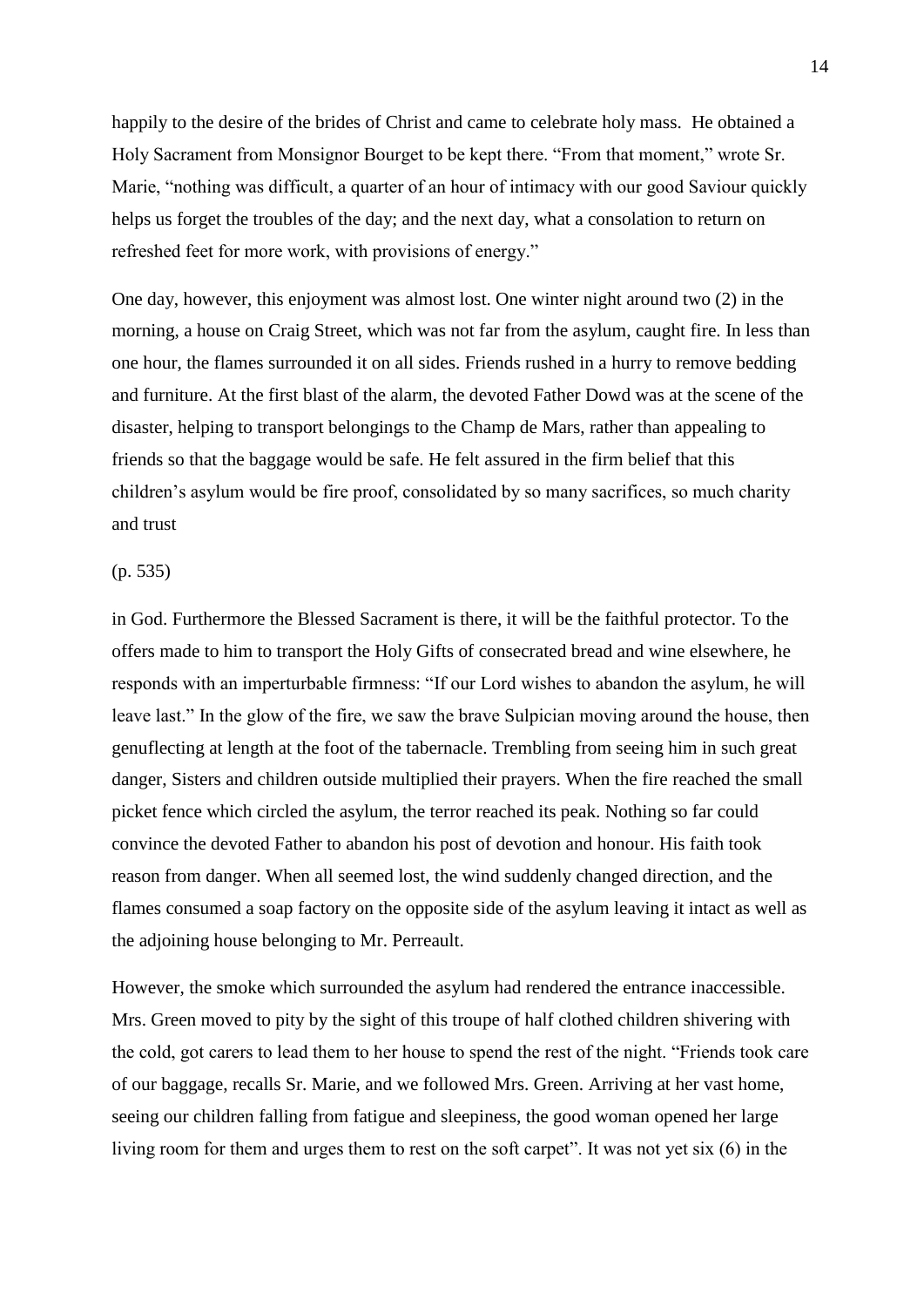morning and Sisters and children were up, and having thanked their host profusely, on the road back to the asylum. A mild consolation awaited them.

# (p. 536)

The wonderful Father Dowd, who did not want to leave the asylum in the time of danger, offered to say a mass of thanksgiving in the chapel which had been preserved by a miracle. It is impossible to describe the gratitude with which this proposition was accepted. Preparations are hurriedly carried out and the holy mass begins, and continues in the midst of tears of emotion and gratitude. After the mass a fervent Te Deum again shows the gratitude of the entire family. The rest of the morning was spent receiving neighbours and charitable friends who rushed over, some laden with provisions, others with clothes, each to offer their services; help arrived like this in abundance.

For God's purpose, this test had the double advantage of making known the good work that was taking place in this orphanage, and the poverty which was impeding its development. Two (2) years had still not passed during which time Father Dowd had become actively involved in the construction of the Saint Patrick's orphanage which began on Dorchester Street only a stone's throw from the church of the same name. Without waiting for the completion of the work, and in order to accelerate the process, Father Dowd resolved to have the asylum blessed in the autumn of 1851. The ceremony was fixed for the  $21<sup>st</sup>$  of November. Despite the heavy snow which fell on this day, Sisters and children of the Perreault refuge arrived there early in the morning. Mr. Billaudèle, superior in the seminary, presided over the ceremony, assisted by Father Dowd, in the presence of several members of the clergy, and

# (p. 537)

a large number of Sisters of Charity gathered to encourage the fledgling venture. With the ceremony finished, it was necessary to bring the orphans back to the old house to wait until the total completion of the new one; but we had not taken into account the storm which continued to rage, and how to tackle the cold and the muddy streets with such feeble children. It was, therefore, decided that the small horde would definitively take possession of the asylum this day, and Father Dowd himself appealed at lunch to his associates to sacrifice theirs, which was accepted with kind hearts. The women, witnesses to the noble action of these men, did not want to pass over their generosity; returning to the house, they sent to the asylum, coffee, bread, butter and enough provisions for several days.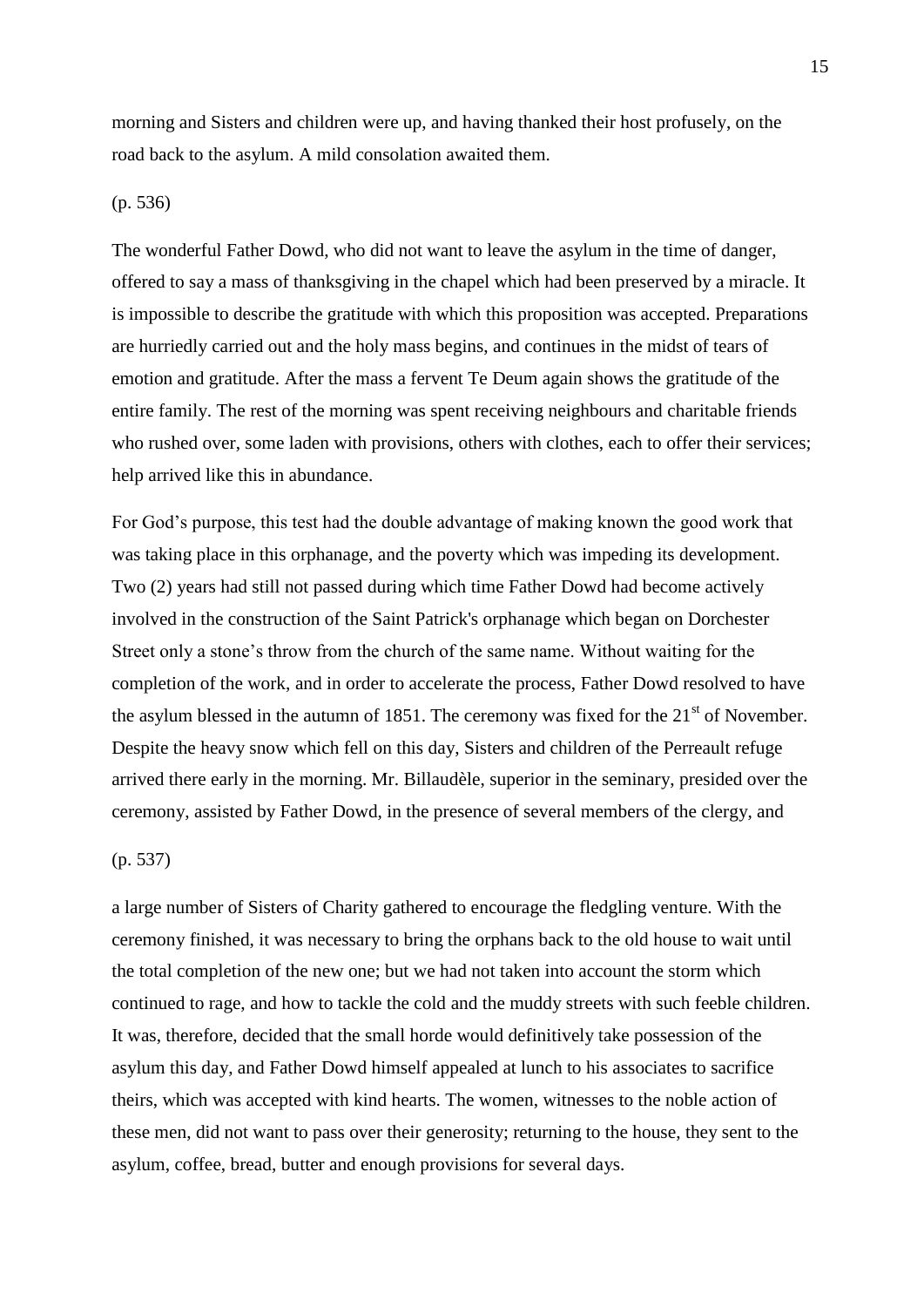It was, therefore, the  $21<sup>st</sup>$  of November, under the auspices of Mary..., that the asylum was blessed and opened to the Irish orphans. It had already been entrusted several months ago to Sr. Reid, recently named as a superior, Sr. Marie Christin, whose work we have already admired, who had been permanently assigned to Sisters Adèle Robin (Sainte Croix) and Elizabeth Dupuis, both whom were only professed two months previously. The young founders launched their ministry with a good school; poverty and deprivation united them to base their careers on their devotion and to brighten their faith in Providence.

One day, despite their industry and the contribution

#### (p. 538)

1

from the large number of Sisters of Charity there to assist the fledgling work, misery was complete. It was almost time for dinner and there was not a single piece of bread in the house. Without becoming disconcerted, Sr. Reid hurried to the rooms and set the children praying. All at once, they fall on their knees, hands joined, eyes lifted to the sky, begging the eternal Father to send them bread. Their trusting prayer quickly reached the heart of God. From the second Our Father, the superior was called to the parlour by a child of about ten (10) years of age who gave her a five (5) dollar bill. "My father is sending you this money for your orphans," he said simply, and withdrew hurriedly without wishing to disclose his name. What a godsend! We had said, recalls the narrator, that the provisions purchased with this money would never run out.

Meanwhile, the numbers here grew every day. From the following  $12<sup>th</sup>$  of January, the little asylum contained a hundred or so; $<sup>8</sup>$  in addition to the young orphans, some sick adults had</sup> also sought refuge, and the kind Superior did not believe in harping on the scarcity of resources when receiving those sent by Providence. Her trust, often put to the test, was not disappointed however. One Friday, the house was bare of provisions, which was perplexing to the Superior. "It is already nine (9) o'clock, she said, and the dinner is still not being cooked." At which point, she began the task with the usual recital of evocations to the Divine Providence. The prayer was not finished when a car laden with

<sup>8</sup> Letter from Mother Coutlée to Mr. Faillon. (in text footnote)